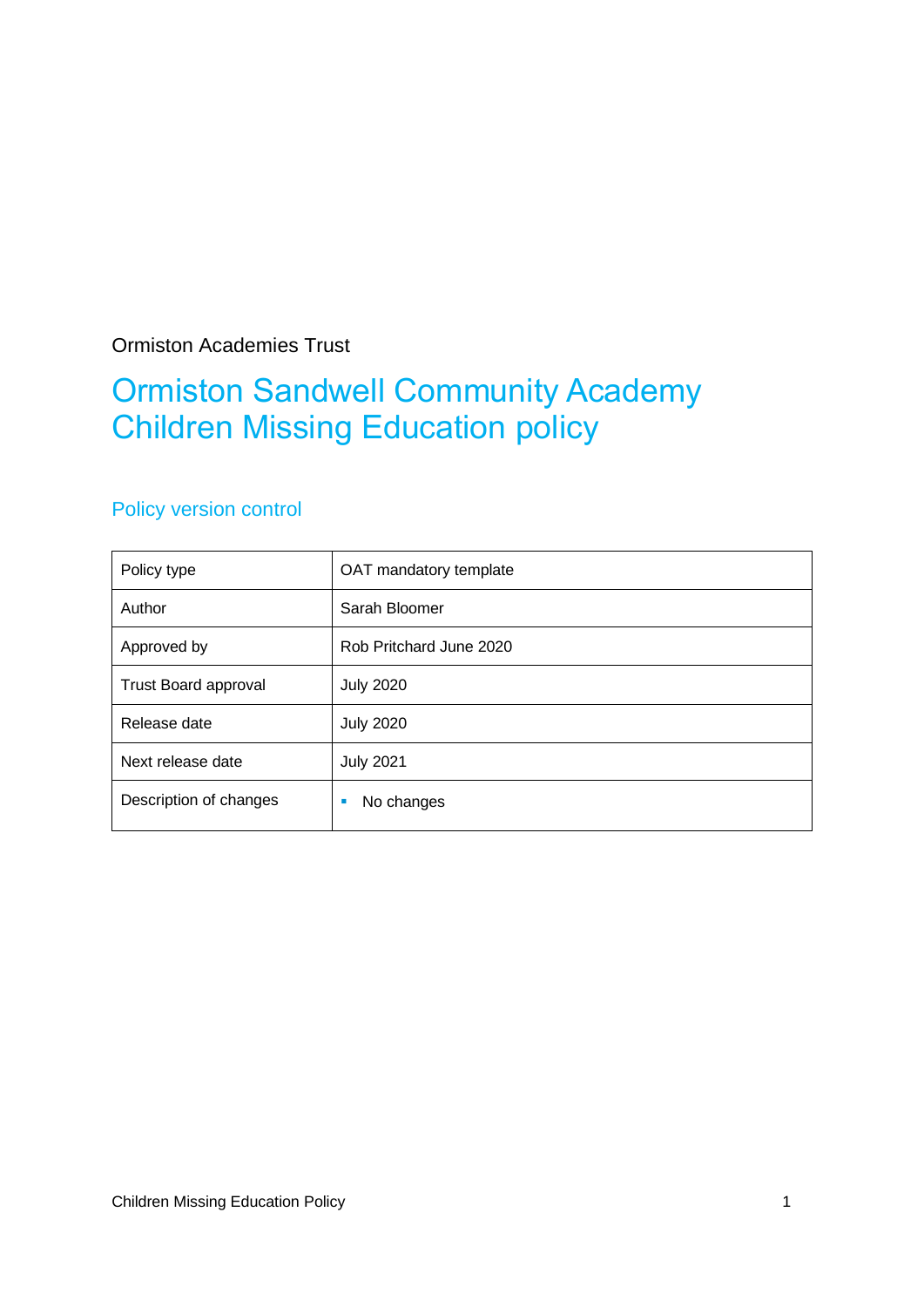# **Contents**

| 1.   |      |  |  |
|------|------|--|--|
| 2.   |      |  |  |
| 3.   |      |  |  |
| 4.   |      |  |  |
|      | 4.1. |  |  |
|      | 4.2. |  |  |
|      | 4.3. |  |  |
| 4.4. |      |  |  |
|      | 4.5. |  |  |
|      | 4.6. |  |  |
|      | 4.7. |  |  |
| 5.   |      |  |  |
| 5.1. |      |  |  |
|      | 5.2. |  |  |
|      | 5.3. |  |  |
| 6.   |      |  |  |
| 7.   |      |  |  |
| 8.   |      |  |  |
| 9.   |      |  |  |
| 10.  |      |  |  |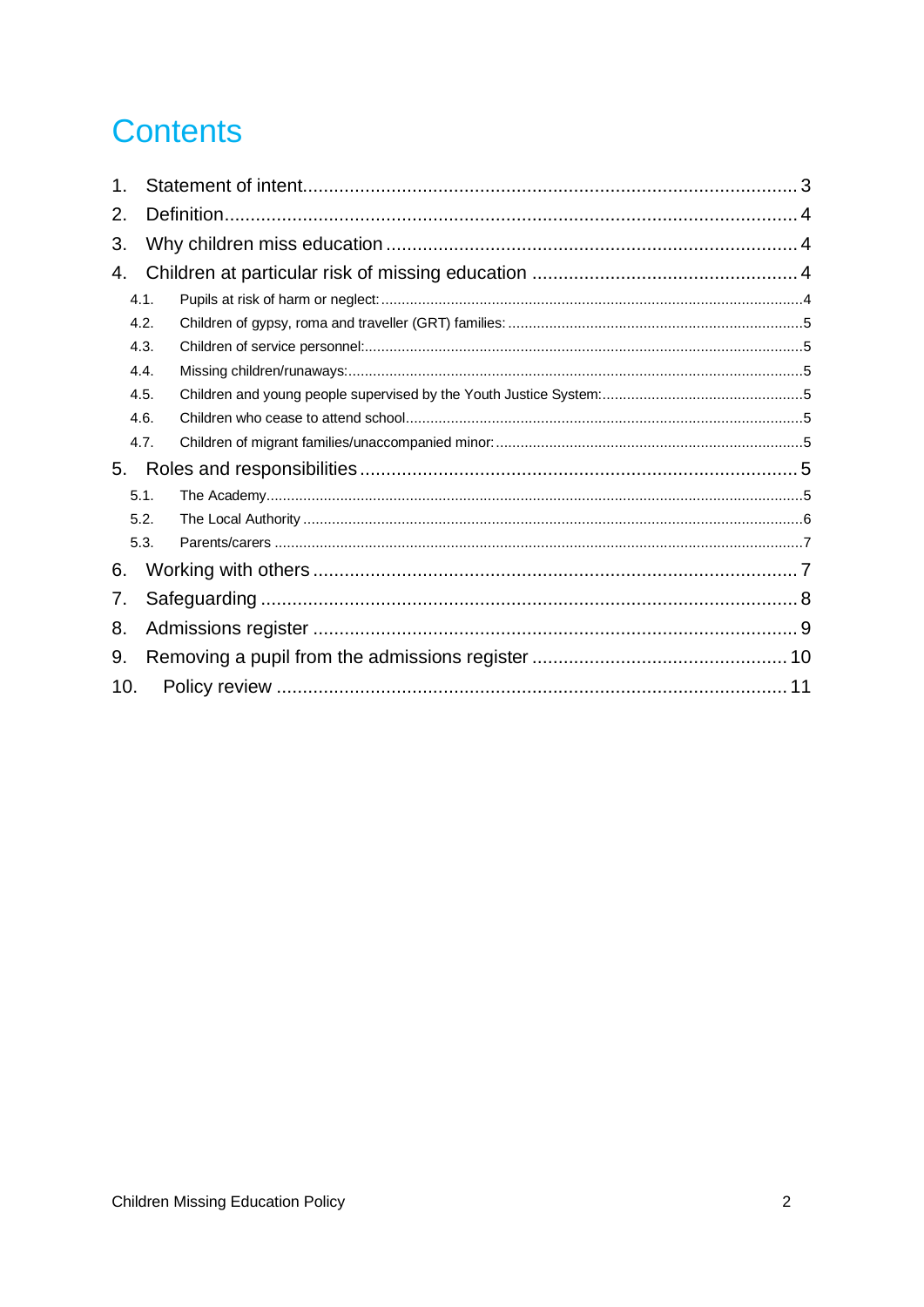# <span id="page-2-0"></span>1. Statement of intent

All children are entitled to a full-time education, regardless of their circumstances. Unfortunately, children missing education (CME) risk underachieving, being victims of abuse, and not being in education, employment or training (NEET) in later life.

The Local Authority (LA) has a legal duty to identify when there are CME and help them back into education. This policy highlights what OSCA will do to help the LA with its duty.

This policy complies with the following legislation and statutory guidance:

DfE 'Working together to safeguard children' 2018 DfE 'Keeping children safe in education' 2018 DfE 'Children missing education' 2016 The Education Act 1996 The Education Act 2002 The Education and Inspections Act 2006 The Children Act 1989 The Children Act 2004 The Education (Pupil Registration) (England) Regulations 2006 (as amended in 2016) The Education (Pupil Information) (England) Regulations 2005 (as amended in 2016) The Academy Information (England) Regulations 2008 (as amended in 2012) The Education (Provision of Full-Time Education for Excluded Pupils) (England) Regulations 2014

Signed by:

Principal Date:

Chair of governors Date: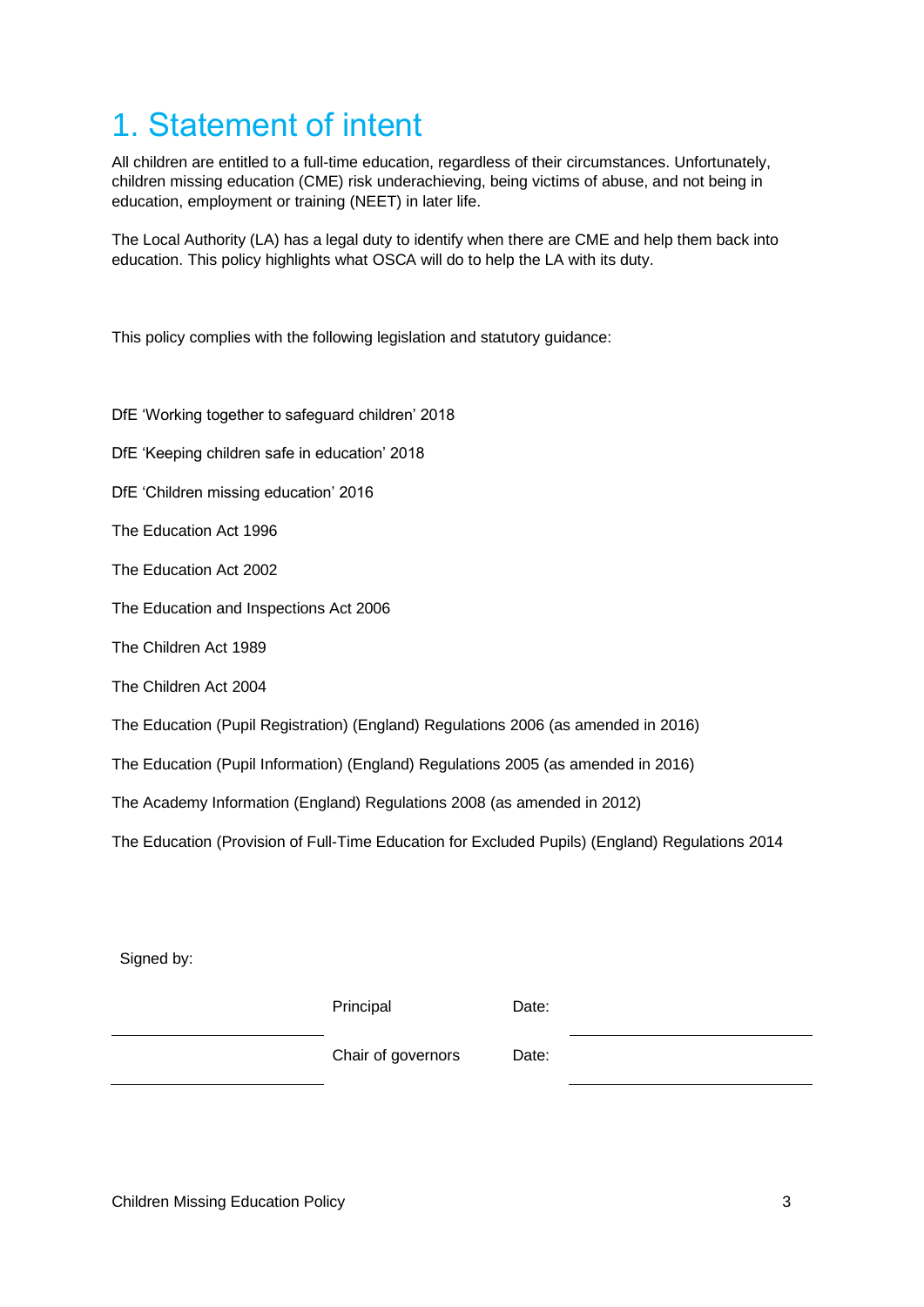

#### **ACHIEVING MORE TOGETHER**

# <span id="page-3-0"></span>2. Definition

2.1. For the purpose of this policy, a CME is defined as a child or young person of compulsory school age who is not attending school, not placed in alternative provision by an LA, and who is not receiving a suitable education elsewhere. This definition also includes children who are receiving an education, but one that is not suitable; this could include children who are not receiving fulltime education suitable to their needs, e.g. age, ability, aptitude, special educational needs and disabilities (SEND).

## <span id="page-3-1"></span>3. Why children miss education

3.1. The most common reasons for children missing education include the following:

- Failing to be registered at a school at the age of five
- **EXEC** Failing to make a successful transition
- **Exclusion**
- Mid-year transfer of education provision
- **EXEC** Families moving into a new area
- 3.2. Going missing, particularly repeatedly, can act as a vital warning sign of a range of safeguarding risks, including: abuse and neglect, which may include sexual abuse or exploitation; child criminal exploitation; mental health problems; substance abuse and other issues.
- 3.3. Early intervention is necessary to identify the existence of any underlying safeguarding risk and to help prevent the risks of them going missing in future. (KCSIE 2018)

### <span id="page-3-2"></span>4. Children at particular risk of missing education

As there could be many reasons for a child to be missing from education, the LA will make a judgement on a case-by-case basis. The following list indicates pupils who are most at risk of missing education:

#### <span id="page-3-3"></span>4.1. Pupils at risk of harm or neglect:

Where this is suspected, local child protection procedures will be followed; however, if a child is in immediate danger or at risk of harm, a referral should be made immediately to children's social care (and the police if appropriate) as per the academy's safeguarding procedures. The LA officers responsible for CME will check a referral has been made and will contact children's social care if this is not the case. Should there be a reason to suspect a crime has been committed or the child's safety is at risk, the LA will contact the police.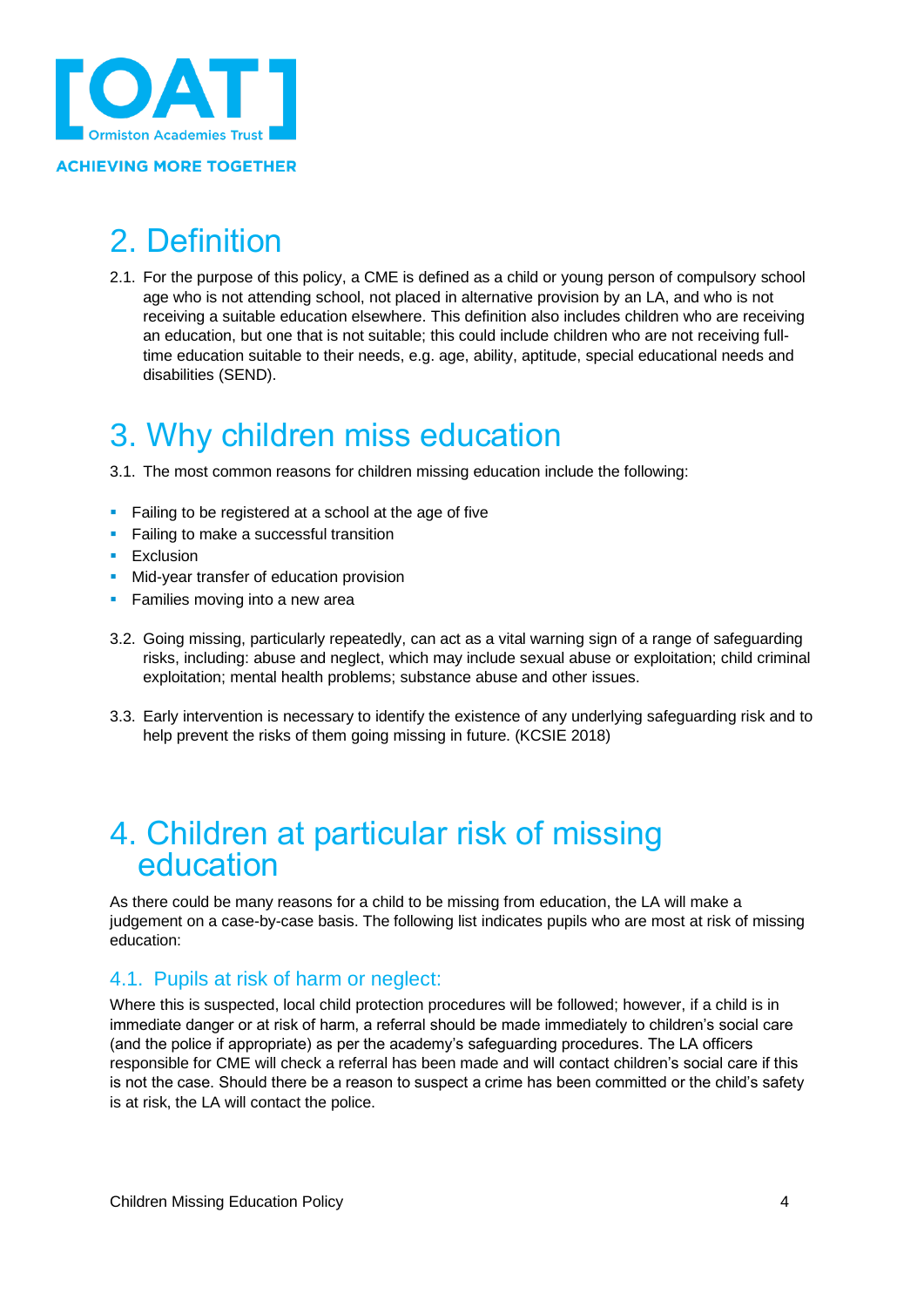

#### <span id="page-4-0"></span>4.2. Children of gypsy, roma and traveller (GRT) families:

When a GRT pupil leaves the academy without naming their next destination school, the academy will contact the LA. If necessary, the academy will consult the named CME officer for advice on the best strategies to ensure minimal disruption to the GRT pupil's education.

#### <span id="page-4-1"></span>4.3. Children of service personnel:

The academy will contact the Ministry of Defence Children's Education Advisory Service for advice to ensure continuity of education for these children.

#### <span id="page-4-2"></span>4.4. Missing children/runaways:

Should the academy suspect a child has gone missing/run away, an appropriate staff member will consult the DfE for advice on missing children.

#### <span id="page-4-3"></span>4.5. Children and young people supervised by the Youth Justice System:

In this case, LA youth offending teams are responsible for supervising children (aged 8 to 18). Where a young person is registered at the academy prior to custody, the academy will keep the place open for their return.

#### <span id="page-4-4"></span>4.6. Children who cease to attend school

Where the reason for a child who has stopped attending the academy is not known, the LA will investigate the situation.

#### <span id="page-4-5"></span>4.7. Children of migrant families/unaccompanied minor:

There is an increased risk of a child missing education if they are part of a new migrant family who may not yet have settled into a fixed address, or may have arrived into an LA area without the authority becoming aware.

## <span id="page-4-6"></span>5. Roles and responsibilities

#### <span id="page-4-7"></span>5.1. The Academy

- 5.1.1. The academy will enter pupils on the admissions register at the beginning of the first day on which it has been agreed by the academy, or the day that the academy has been notified that the pupil will attend the academy.
- 5.1.2. In the event that a pupil fails to attend the academy on the agreed or notified date, the academy will undertake reasonable enquiries to establish the reason for this absence, and will consider notifying the LA at the earliest opportunity.
- 5.1.3. The academy will keep an accurate and up-to-date admissions register by encouraging parents/carers to inform them of any changes.
- 5.1.4. The academy will monitor pupils' attendance through a daily register.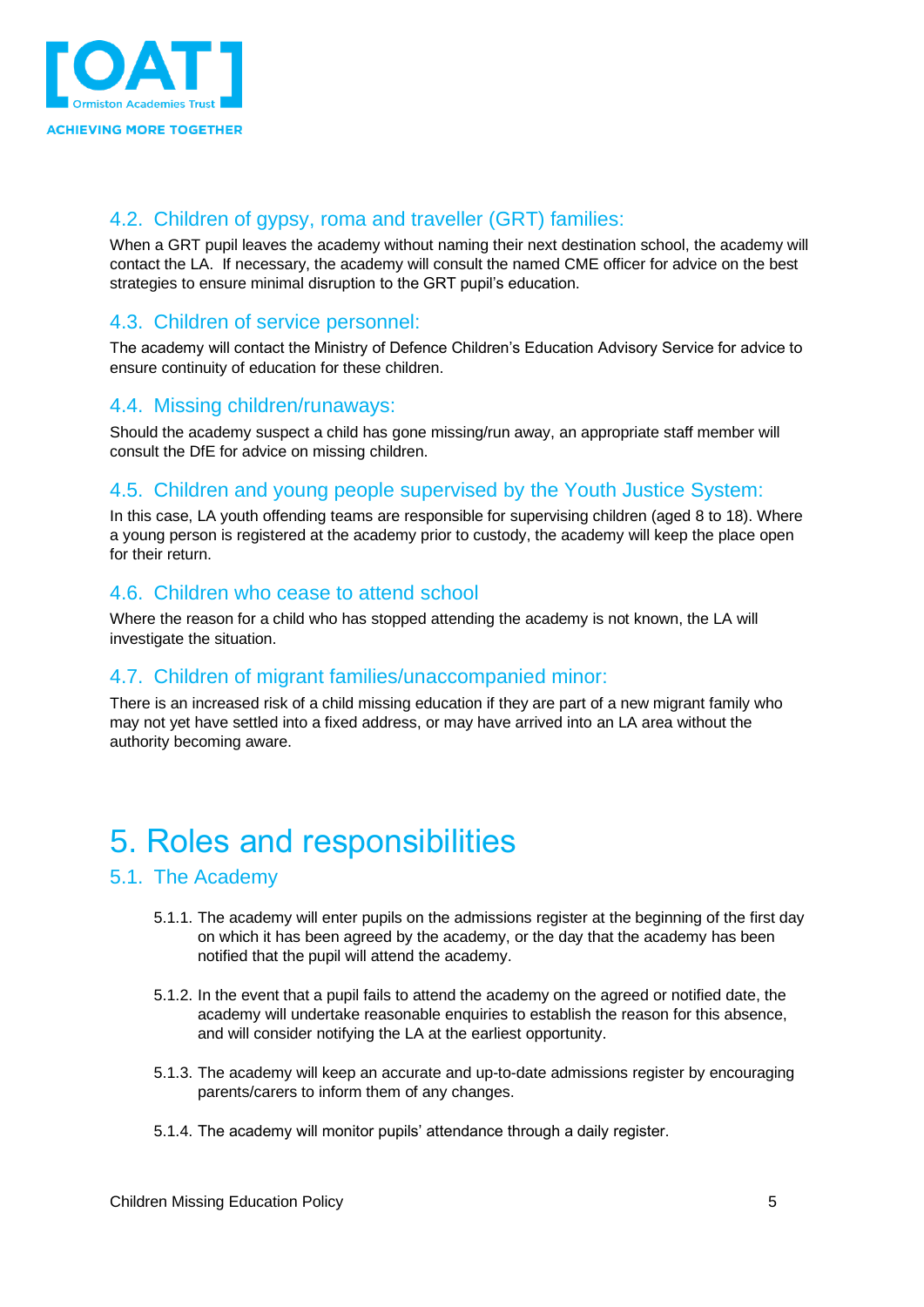

- 5.1.5. The academy will agree with the LA what intervals are best to inform them of pupils who are regularly absent from school, or who have missed 10 school days or more without permission.
- 5.1.6. Where a pupil has not returned to school for 10 days after an authorised absence, or is absent from the academy without authorisation for twenty consecutive school days, the academy will remove the pupil from the admission register if the academy and the LA have failed to establish the whereabouts of the child after making reasonable enquiries.
- 5.1.7. The academy will notify the LA if any pupil is to be deleted from the admission register in the circumstance outlined in Regulation 8 of the Education (Pupil Registration) (England) Regulations 2006 (as amended in 2016).
- 5.1.8. Pupils who remain on the academy roll are not necessarily missing education, but will be monitored and attendance will be addressed when it is poor.
- 5.1.9. The academy will arrange full-time education for excluded pupils from the sixth academy day of a fixed period exclusion.
- 5.1.10. The academy will provide information to the LA regarding standard transitions, if requested to do so by the LA.

#### <span id="page-5-0"></span>5.2. The Local Authority

- 5.2.1. Under the Education Act 1996, the LA has a duty to establish the identities of children in the area who are not registered pupils at a school and are not receiving education provision otherwise.
- 5.2.2. The LA will provide full-time education for permanently excluded pupils from the sixth academy day of a fixed period exclusion.
- 5.2.3. When it is brought to the LA's attention that a child may not be receiving a suitable education, the LA will serve notices on parents/carers to assure the LA that their child is receiving such an education.
- 5.2.4. The LA will issue Academy Attendance Orders to parents/carers who fail to assure the LA that their child is receiving a suitable education, and the LA believes that the child should attend school.
- 5.2.5. The LA will prosecute parents/carers that do not comply with a Academy Attendance Order.
- 5.2.6. The LA may prosecute or fine parents/carers of academy-registered children who fail to ensure their child attends school regularly.
- 5.2.7. The LA will ensure that children identified as not receiving suitable education are returned to full-time education either at the academy or elsewhere.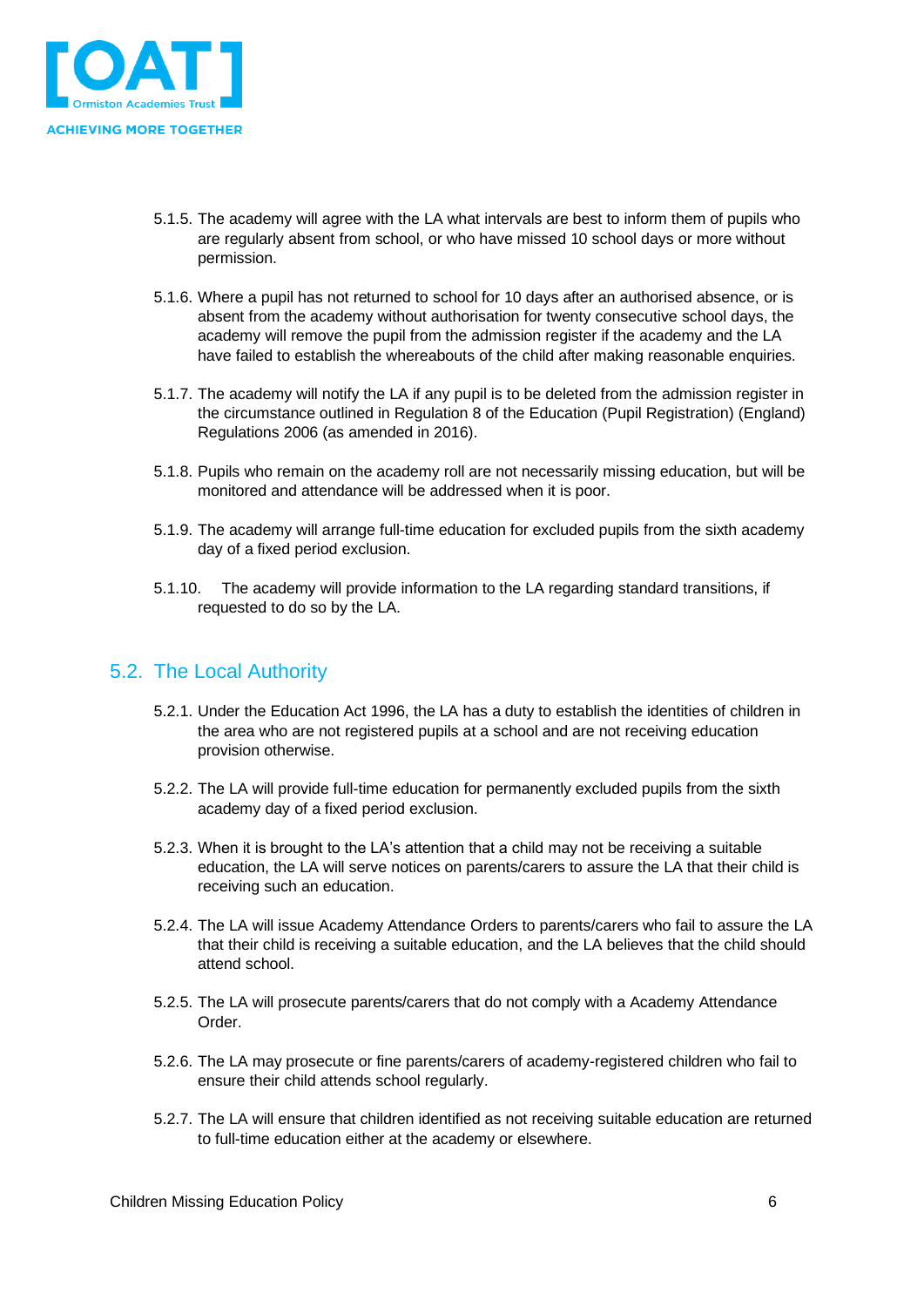

- 5.2.8. The LA will ensure that the academy demonstrates prompt action and effective early intervention procedures to ensure children are safe and receiving suitable education.
- 5.2.9. The LA will apply to court for an Education Supervision Order for a CME.
- 5.2.10. The LA will ensure that children who return to full-time education are appropriately supported, taking into account the reasons why they missed education in the first place.
- 5.2.11. Pupils with special educational needs statements, or EHC plans, are able to be home educated. If the statement/EHC plan sets out the provision that the pupil should receive at home, or names a school where the provision will be received but the parent/carer chooses to home educate the child, the LA will arrange the provision and ensure that it is suitable to the child's special educational needs. The LA will review this statement annually.
- 5.2.12. The LA is responsible for liaising and sharing information with other agencies to support children who miss education.
- 5.2.13. The LA is responsible for referring to the LA children's social care where there is concern for a child's welfare, as well as the police if there is reason to suspect a crime has been committed.

#### <span id="page-6-0"></span>5.3. Parents/carers

- 5.3.1. Parents/carers are responsible for ensuring that their children of compulsory school age are receiving suitable full-time education.
- 5.3.2. Parents/carers are responsible for notifying the academy in writing where they will be home-schooling their child, in order for the child to be removed from the admissions register.
- 5.3.3. Parents/carers will notify the academy regarding any absences or changes to the pupil's education arrangements.

## <span id="page-6-1"></span>6. Working with others

- 6.1. Families moving from one LA to another can sometimes lead to a child being lost in the system and consequently missing education. When a child moves, LAs will work with other LAs, regionally or nationally, to ensure this does not happen.
- 6.2. The LA will raise awareness of its procedures with local academies, partners and agencies working with children and families.
- 6.3. To assist them in tracing CME, the LA has contacts with the Department for Work and Pensions, the UK Border Agency and HMRC.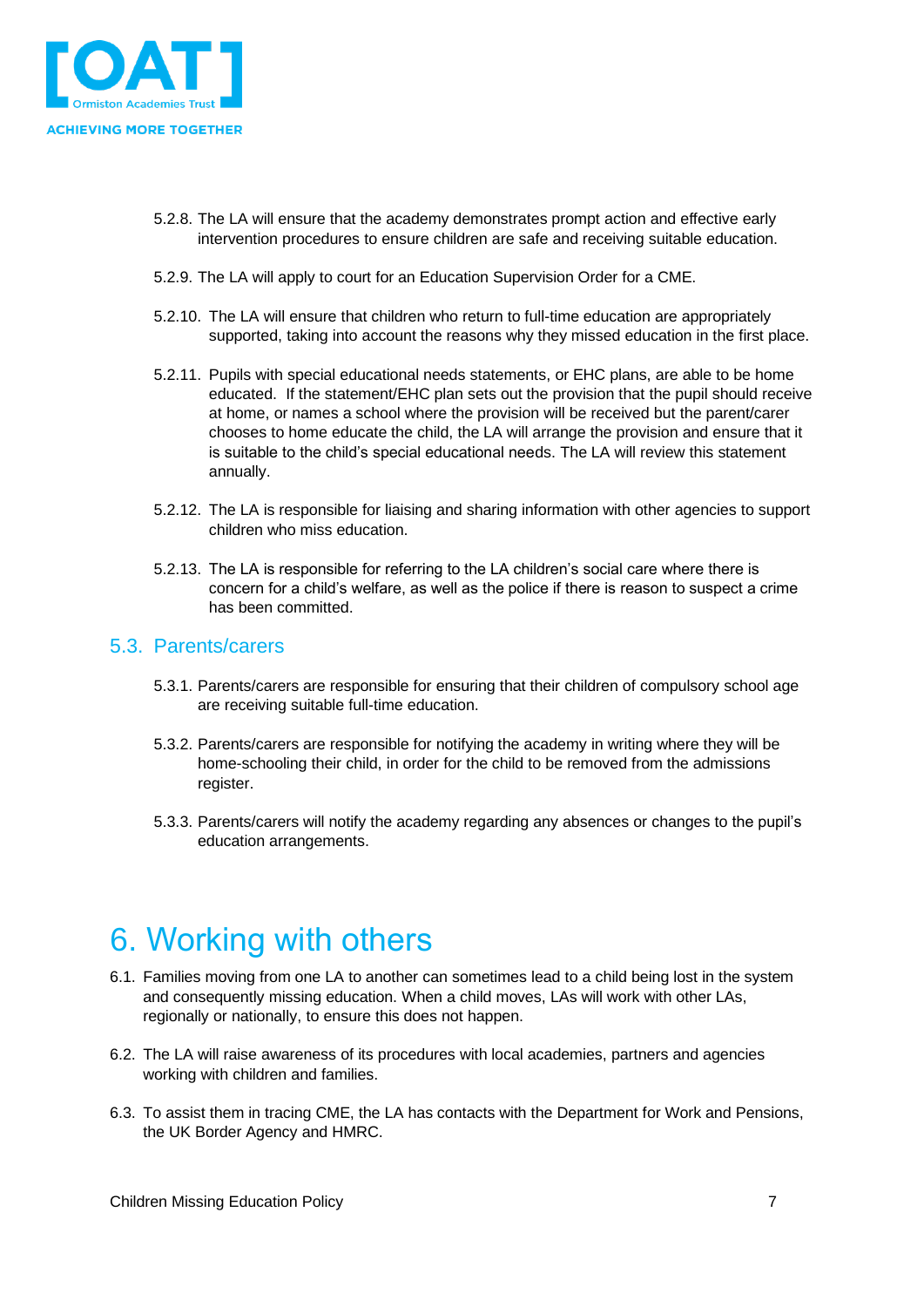

6.4. OSCA uses a secure internet system, "MoveIt" to allow the academy to transfer pupil information when a child moves education setting.

# <span id="page-7-0"></span>7. Safeguarding

- 7.1. For the purpose of this policy, "reasonable enquiries" are defined as limited, investigative powers that the academy may action to determine a child's whereabouts and whether they may be in danger.
- 7.2. In line with the Children Act 2004, the academy will follow appropriate procedures when carrying out reasonable enquiries, such as the designated safeguarding lead (DSL) conducting discussions with neighbours, relatives or landlords, to determine whether a child may be at risk of harm.
- 7.3. The DSL will record that they have completed these procedures and, if necessary, make a referral to the children's social care or police.
- 7.4. Where the whereabouts and safety of a child is unknown, the academy, in conjunction with the LA, may carry out the following actions:
	- 7.4.1. Make contact with the parent/carer, relatives and neighbours using known contact details. Where possible the academy will hold three different contact details for each pupil.
	- 7.4.2. Check local databases
	- 7.4.3. Check data transfer systems such as academy2academy or Key to Success
	- 7.4.4. Follow local information sharing arrangements, and making enquiries via other local databases and agencies where possible
	- 7.4.5. Check with UK Visas and Immigration and/or the Border Force
	- 7.4.6. Check with agencies known to be involved with the family
	- 7.4.7. Check with the LA and school from which the pupil moved originally
	- 7.4.8. Check with the LA where the pupil lives, if this is different to where the academy is located
	- 7.4.9. Check with the Ministry of Defence Children's Education Advisory Service in the case of children of Service Personnel
	- 7.4.10. Conduct home visits via an appropriate team, following local guidance concerning risk assessments, and making enquiries with neighbours or relatives, if appropriate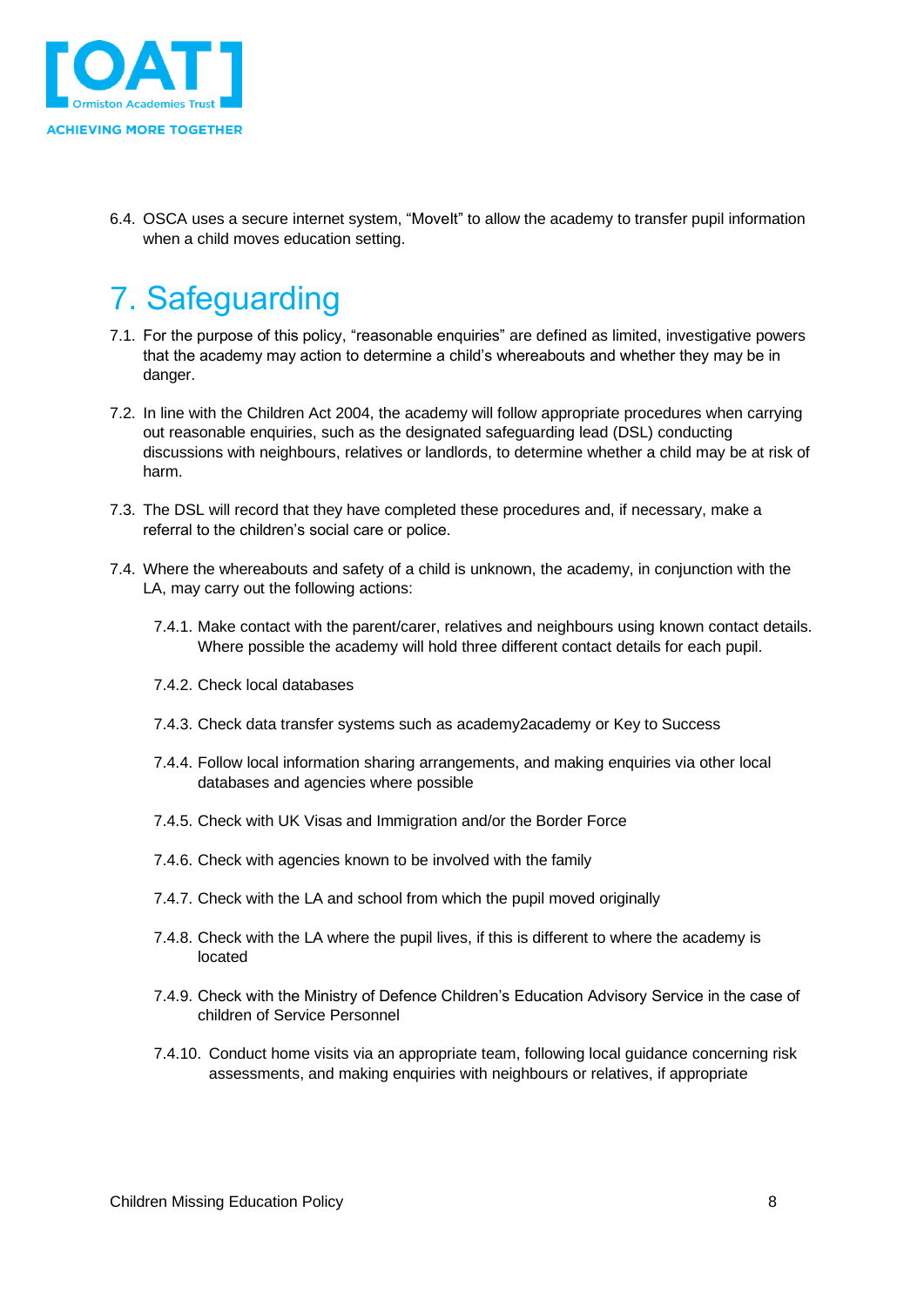

7.4.11. NB. This list is not exhaustive – the academy and LA will use their judgement towards what reasonable enquiries are appropriate once all the facts of the case have been taken into account.

# <span id="page-8-0"></span>8. Admissions register

- 8.1. The academy will ensure that the admissions register is kept up-to-date at all times, and will encourage parents/carers to notify the academy of any changes as they occur, such as via email or newsletters.
- 8.2. Pupils will be recorded on the admissions register at the beginning of the first day on which it has been agreed by the academy, or the day that the academy has been notified as the date that the pupil will attend the academy.
- 8.3. Once a pupil has been recorded on the admissions register, the academy will notify the LA within five days, and will supply the LA with all of the details contained on the admissions register for the new pupil.
- 8.4. Where a parent/carer notifies the academy that a pupil will live at another address, the academy will record the following information on the admissions register:
	- 8.4.1. The full name of the parent/carer with whom the pupil will lives
	- 8.4.2. The new address
	- 8.4.3. The date from when it is expected the pupil will live at this address
- 8.5. Where a parent/carer notifies the academy that the pupil is registered at another school, or will be attending a different school in future, the academy will record the following information on the admissions register:
	- 8.5.1. The name of the new school
	- 8.5.2. The date when the pupil first attended, or is due to attend, that school
- 8.6. Parents/carers are able to elect to educate their children at home, and will subsequently withdraw them from school. This can happen at any time, unless the pupil is subject to a Academy Attendance Order. If a parent/carer notifies OSCA of a wish to EHE their child, the academy will follow the EHE guidelines provided by OAT. The pupil will be deleted from our admission register and the LA informed.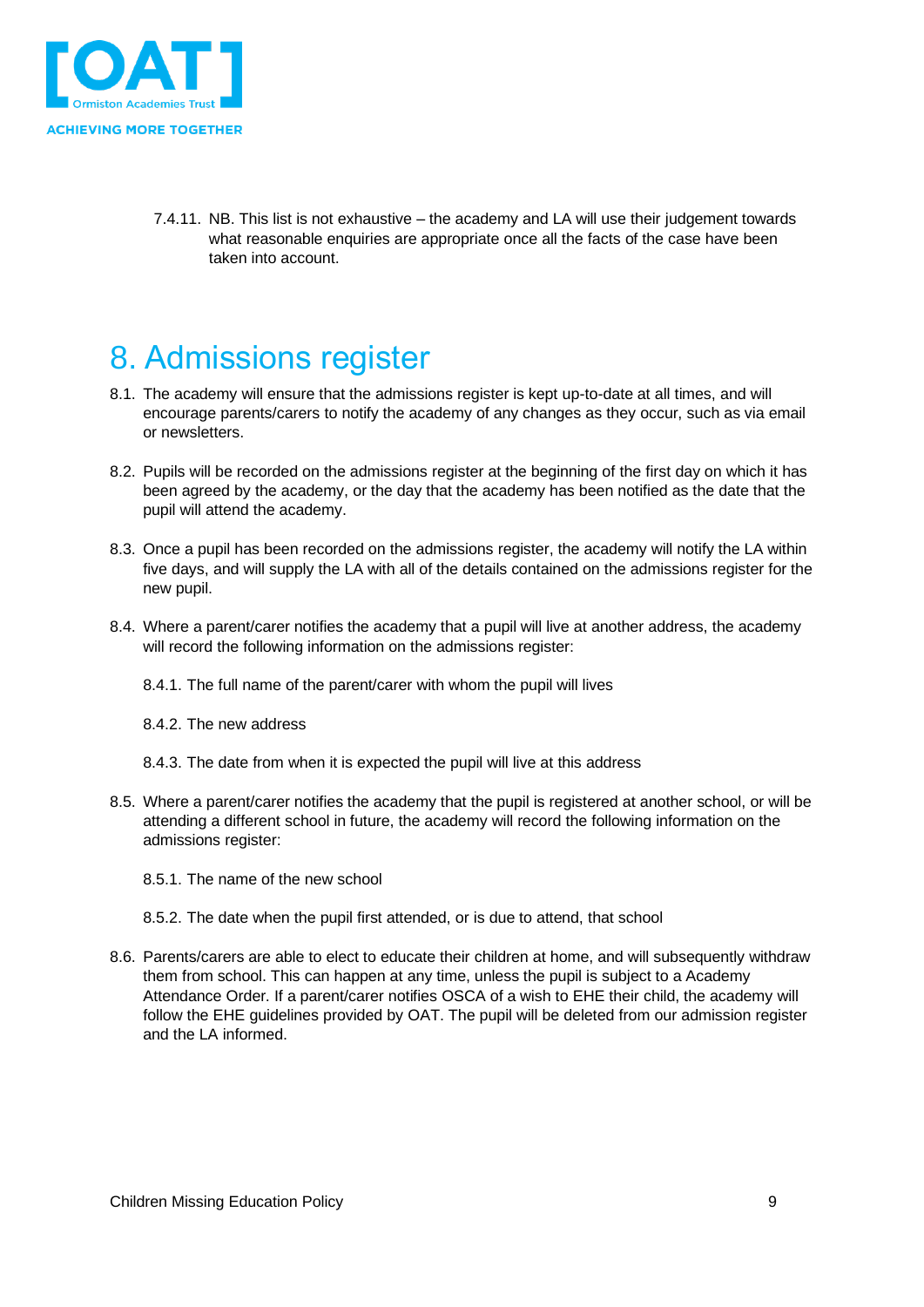

### <span id="page-9-0"></span>9. Removing a pupil from the admissions register

- 9.1. OSCA will inform the LA of any pupil who will be deleted from the admission register where they:
	- 9.1.1. Have been taken out of academy by their parents/carers and are being educated outside the academy system, e.g. home-schooled
	- 9.1.2. Have ceased to attend school and no longer live within a reasonable distance of the academy
	- 9.1.3. Have been certified by the school medical officer as unlikely to be in a fit state of health to attend school before ceasing to be of compulsory school age, and neither he/she nor his/her parent/carer has indicated the intention to continue to attend the academy after ceasing to be of compulsory school age.
	- 9.1.4. Are in custody for a period of more than four months due to a final court order, and the academy does not reasonably believe they will be returning at the end of that period.
	- 9.1.5. Have been permanently excluded.
	- 9.1.6. Have died.
	- 9.1.7. Have been registered at another school where it is not indicated this should be the case.
	- 9.1.8. Are registered at more than one school but have failed to attend the academy and the proprietor of any other schools concerned have consented to the deletion.
	- 9.1.9. Have been granted authorised leave but have failed to attend school within 10 school days after the period of authorised absence ended, and:
		- 9.1.9.1. There is reason to believe the pupil is not unable to attend school.
		- 9.1.9.2. The LA and academy are unable to determine the pupil's whereabouts after making joint reasonable enquiries.
	- 9.1.10. Have been continuously absent from school for a period of not less than 20 school days, and:
		- 9.1.10.1. The absence was not authorised.
		- 9.1.10.2. There is reason to believe the pupil is not unable to attend school.
		- 9.1.10.3. Will cease to be of compulsory school age before the academy next meets, and the relevant person has indicated the pupil will not attend the academy, or, the pupil does not meet the academic entry requirements for sixth form.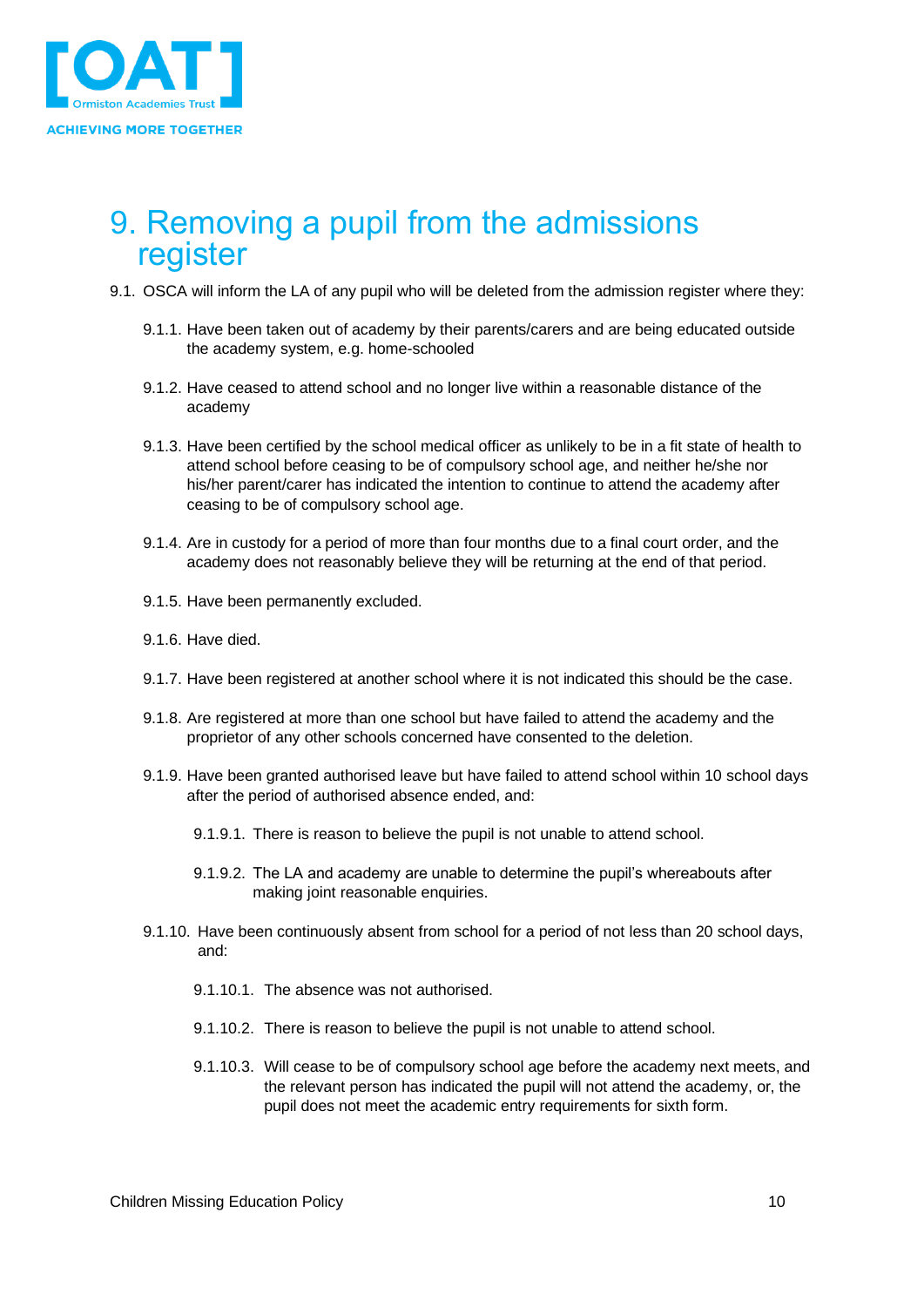

- 9.2. The academy will notify the LA that a pupil is to be removed from the admissions register as soon as any of the above criteria are met and no later than the time at which the pupil's name is actually removed.
- 9.3. If a pupil's name is to be removed from the admissions register the academy will provide the LA with the following information:
	- 9.3.1. The full name of the pupil
	- 9.3.2. The full name and address of any parent/carer with whom the pupil lives
	- 9.3.3. At least one telephone number of the parent/carer with whom the pupil lives
	- 9.3.4. The full name and address of the parent/carer who the pupil is going to live with and the date the pupil is expected to start living there, if applicable
	- 9.3.5. The name of the pupil's new school and their expected start date, if applicable
	- 9.3.6. The grounds for removal from the admissions register under Regulation 8 of the Education (Pupil Registration) (England) Regulations 2006 (as amended), as outlined in section 8 of this policy.

### <span id="page-10-0"></span>10. Policy review

10.1. This policy is reviewed annually, or sooner if there are statutory guidance updates.